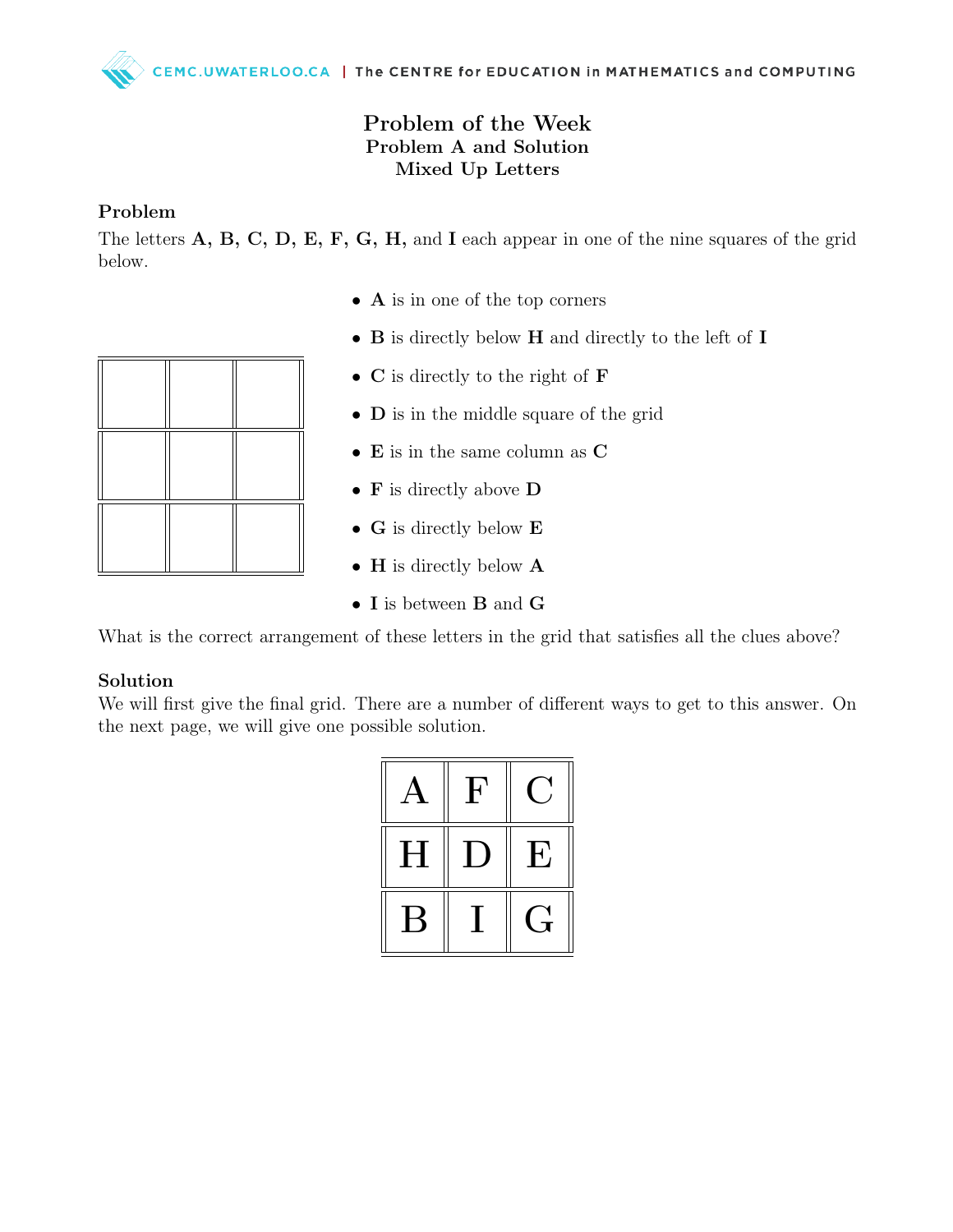

Since  $\bf{D}$  is in the middle square, then  $\bf{F}$  must be in the square in the top middle of the grid. Since  $C$  is to the right of  $F$ , then  $C$  must be in the top right corner of the grid. We add these to the grid.

| $\mathbf F$ | $\mathbf C$ |
|-------------|-------------|
| $\mathbf D$ |             |
|             |             |

Since  $A$  is in a top corner, and  $C$  is in the top right corner, then  $A$  must be the top left corner. Now we know where  $\bf{A}$  is, we know that  $\bf{H}$  appears below  $\bf{A}$  and  $\bf{B}$  appears below  $\bf{H}$  in the first column. We add these to the grid.

| A        | F | $\mathbf C$ |
|----------|---|-------------|
| H        | D |             |
| $\bf{B}$ |   |             |

Since I is between **B** and **G**, and **B** is to the left of I, now we know these letters appear in the bottom row. We add these to the grid.

| A        | F           | $\mathbf C$ |
|----------|-------------|-------------|
| H        | $\mathbf D$ |             |
| $\bf{B}$ | I           | G           |

Since we know that  $G$  is directly below  $E$ , this means that  $E$  is directly above  $G$ . This will finish the third column and the grid.

| A        | F | $\mathbf C$ |
|----------|---|-------------|
| $\bf H$  | D | E           |
| $\bf{B}$ | I | G           |